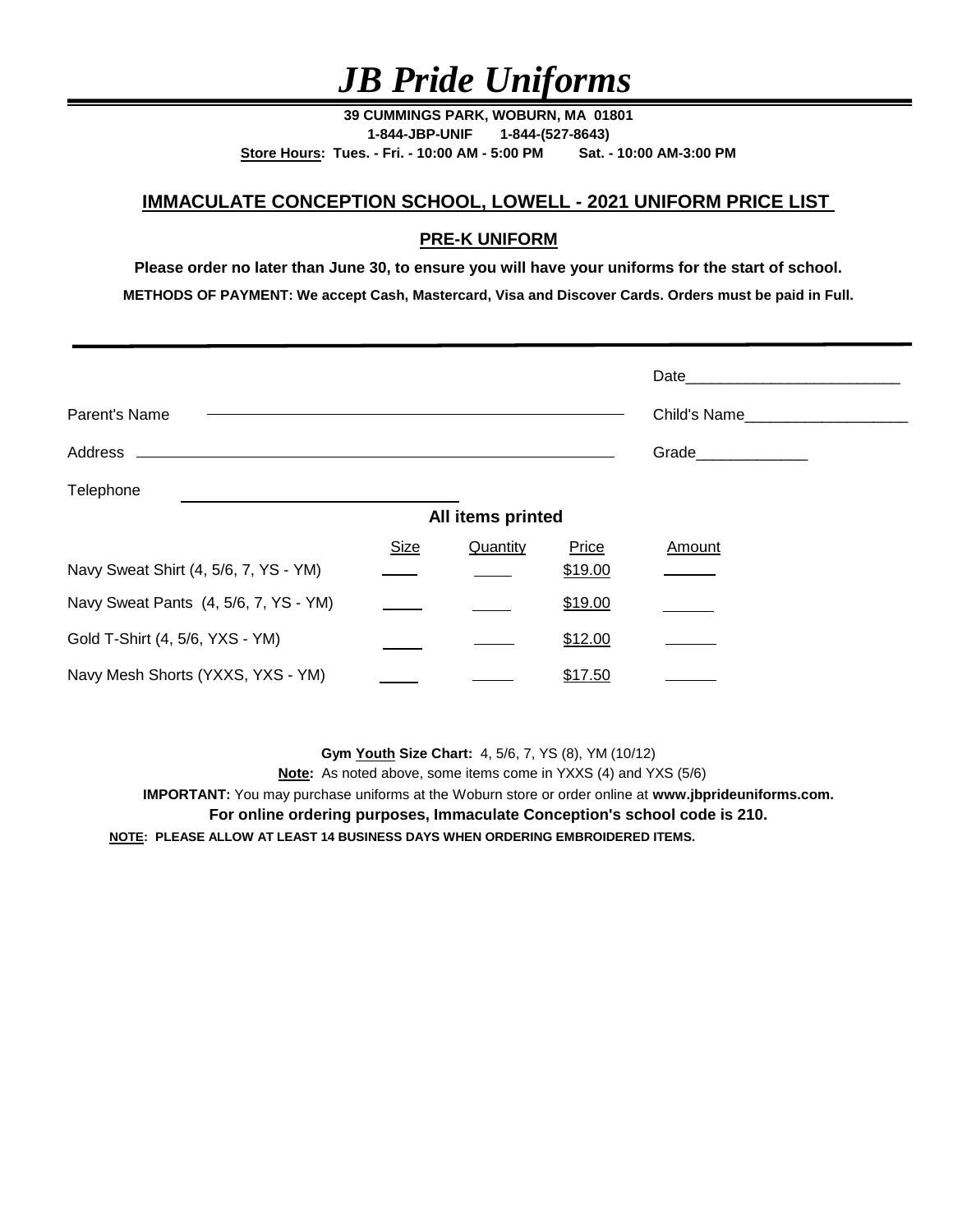**39 CUMMINGS PARK, WOBURN, MA 01801 Store Hours: Tues. - Fri. - 10:00 AM - 5:00 PM Sat. - 10:00 AM -3:00 PM 1-844-JBP-UNIF 1-844-(527-8643)**

#### **IMMACULATE CONCEPTION SCHOOL, LOWELL - 2021 UNIFORM PRICE LIST**

**METHODS OF PAYMENT: We accept Cash, Mastercard, Visa and Discover Cards. Orders must be paid in Full. Please order no later than June 30, to ensure you will have your uniforms for the start of school.**

#### **BOYS GRADES K - 8**

| <b>Navy Pants (Grades K-3)</b>                      |              |                  | <b>Navy Sweater</b>                             | Youth                                                             | <b>Adult</b> |              |  |
|-----------------------------------------------------|--------------|------------------|-------------------------------------------------|-------------------------------------------------------------------|--------------|--------------|--|
| <b>Pull-On Pants (optional for K only)</b>          |              | \$20.50          | (embroidered)                                   | XS-XL                                                             | S-XL         |              |  |
| Khaki Pants (Grades 4-8)                            |              |                  | V-Neck Cardigan                                 | \$47.00                                                           | \$51.00      |              |  |
| Sizes 4-16 Reg. & Slim                              |              | \$26.50          | <b>V-Neck Pullover</b>                          | \$39.00                                                           | \$45.50      |              |  |
| Husky Sizes 25"-40"                                 |              | \$29.50          |                                                 | <b>Full-Zip Hood. Sweat Shirt may be worn in place of sweater</b> |              |              |  |
| Men's Sizes 28"-44"                                 |              | \$31.50          | $(Gr. 4 - 8 only)$                              |                                                                   |              |              |  |
| Navy Shorts (Grades K-3) (optional-warm weather)    |              |                  | <b>Gym Uniform (all items printed)</b>          |                                                                   | <u>Adult</u> |              |  |
| Khaki Shorts (Grades 4-8) (optional-warm weather)   |              |                  |                                                 | XS-XL                                                             | S-XL         |              |  |
| 4-16 Reg. & Slim                                    |              | \$24.50          | Navy Sweat Shirt                                |                                                                   | \$19.00      | \$21.00      |  |
| Husky Sizes 25"-40"                                 |              | \$26.50          | Navy Full-Zip Hooded Sweat Shirt                |                                                                   | \$32.00      | \$36.00      |  |
| Men's Sizes 28"-44"                                 |              | \$27.50          | Navy Sweat Pants                                |                                                                   | \$19.00      | \$21.00      |  |
|                                                     |              |                  | Navy Open-Bottom Sweat Pants (Gr. 4-8 only)     |                                                                   | \$22.00      | \$24.00      |  |
| <b>Yellow Knit Shirt (Grades K-3) (embroidered)</b> |              | Gold T-Shirt     |                                                 |                                                                   | \$14.00      |              |  |
| Lt. Blue Knit Shirt (Grades 4-8) (embroidered)      |              | Navy Mesh Shorts |                                                 | \$17.50                                                           | \$19.50      |              |  |
|                                                     | <u>Youth</u> | <u>Adult</u>     | Navy/Gold Warm-Up Jacket                        |                                                                   | \$38.00      | \$42.00      |  |
|                                                     | XS-XL        | S-XL             | Navy/Gold Warm-Up Pants                         |                                                                   | \$36.00      | \$39.00      |  |
| Long Sleeve                                         | \$27.00      | \$31.00          |                                                 |                                                                   |              |              |  |
| <b>Short Sleeve</b>                                 | \$23.50      | \$26.50          | Outerwear - optional - may not be worn in class |                                                                   | <u>Youth</u> | <u>Adult</u> |  |
|                                                     |              |                  | (embroidered)                                   |                                                                   | XS-XL        | S-XL         |  |
| Navy Belt                                           |              |                  | Navy Fleece Jacket                              |                                                                   | \$38.00      | \$38.00      |  |
| <b>Braided Leather</b>                              | \$13.00      |                  | Navy Fleece Vest                                |                                                                   | \$38.00      | \$39.00      |  |
|                                                     |              |                  | Navy Nylon Hooded Jacket                        |                                                                   | \$38.00      | \$39.00      |  |
| <b>Navy Socks</b>                                   | <u>S-L</u>   | <u>XL</u>        |                                                 |                                                                   |              |              |  |
| Cotton Crew 3-Pack                                  | \$8.00       | \$9.00           |                                                 |                                                                   |              |              |  |
| Dress Ribbed                                        | \$4.00       | \$4.50           |                                                 |                                                                   |              |              |  |

**IMPORTANT:** You may purchase uniforms at the Woburn store or order online at **www.jbprideuniforms.com. NOTE: PLEASE ALLOW AT LEAST 14 BUSINESS DAYS WHEN ORDERING EMBROIDERED ITEMS. For online ordering purposes, Immaculate Conception's school code is 210.**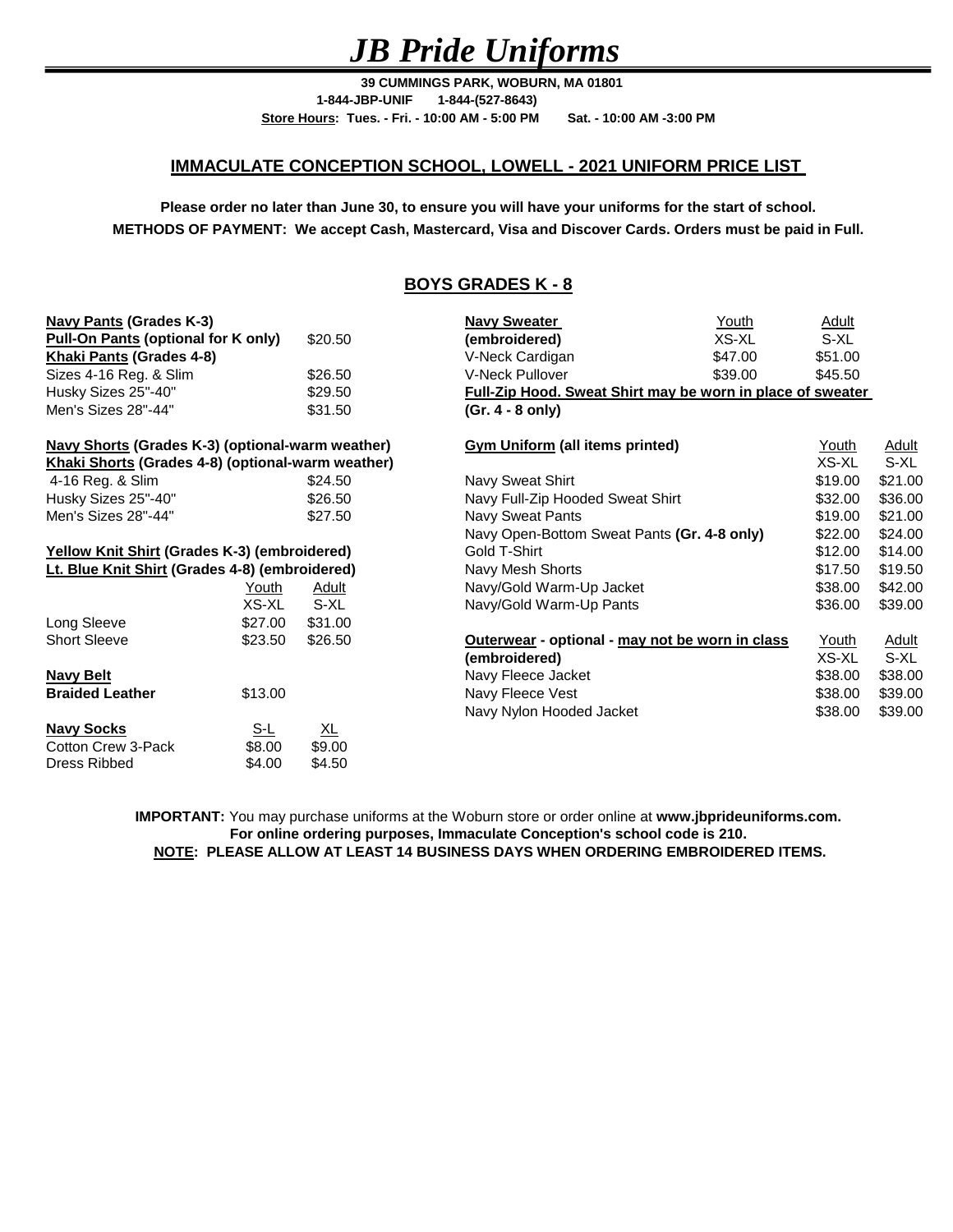**39 CUMMINGS PARK, WOBURN, MA 01801 1-844-JBP-UNIF 1-844-(527-8643) Store Hours: Tues.-Fri. 10:00AM -5:00PM Sat. 10:00AM -3:00PM**

#### **IMMACULATE CONCEPTION SCHOOL, LOWELL - 2021 UNIFORM PRICE LIST**

**METHODS OF PAYMENT: We accept Cash, Mastercard, Visa and Discover Cards. Orders must be paid in Full. Please order no later than June 30, to ensure you will have your uniforms for the start of school.**

### **GIRLS GRADES K - 3**

| Plaid Jumper #19455                                   |         |                  | <b>Navy Sweater</b>                             | Youth   |
|-------------------------------------------------------|---------|------------------|-------------------------------------------------|---------|
| Girls Sizes 4-16                                      | \$41.00 |                  | (embroidered)                                   | XS-XL   |
| Sizes 7H-18H                                          | \$45.00 |                  | Crew Neck Cardigan                              | \$43.00 |
|                                                       |         |                  | * V-Neck Pullover                               | \$39.00 |
| <b>Yellow Round Collar Blouse</b>                     |         | 4-16             | (may only be worn with pants)*                  |         |
| Long Sleeve                                           |         | \$17.00          |                                                 |         |
| <b>Short Sleeve</b>                                   |         | \$15.00          | <b>Accessories (in uniform plaid)</b>           |         |
| or                                                    |         |                  | Scrunchie                                       | \$7.00  |
| <b>Yellow Knit Shirt</b>                              |         | Youth            | Padded or Elastic Head Band                     | \$9.50  |
| (embroidered)                                         |         | XS-XL            |                                                 |         |
| Long Sleeve                                           |         | \$27.00          |                                                 |         |
| <b>Short Sleeve</b>                                   |         | \$23.50          |                                                 |         |
|                                                       |         |                  | <b>Gym Uniform (all items printed)</b>          | Youth   |
| <b>Navy Pants (optional-cold weather)</b>             |         |                  |                                                 | XS-XL   |
| <b>Pull-On Pants (optional for K only)</b><br>\$20.50 |         | Navy Sweat Shirt | \$19.00                                         |         |
| Girls Sizes 4-16 Reg.& Slim                           |         | \$26.50          | Navy Full-Zip Hooded Sweat Shirt                | \$36.00 |
| Sizes 7H-18H                                          |         | \$29.50          | <b>Navy Sweat Pants</b>                         | \$19.00 |
|                                                       |         |                  | Gold T-Shirt                                    | \$12.00 |
|                                                       |         |                  | Navy Mesh Shorts                                | \$17.50 |
| <b>Navy Shorts (optional-warm weather)</b>            |         |                  | Navy/Gold Warm-Up Jacket                        | \$38.00 |
| Girls Sizes 4-6X Reg.                                 |         | \$24.50          | Navy/Gold Warm-Up Pants                         | \$36.00 |
| Girls Sizes 7-16 Reg. & Slim                          |         | \$24.50          |                                                 |         |
| Sizes 7H-18H                                          |         | \$26.50          | Outerwear - optional - may not be worn in class |         |
|                                                       |         |                  | (embroidered)                                   | Youth   |
| <b>Navy Belt</b>                                      |         |                  |                                                 | XS-XL   |
| <b>Braided Leather</b>                                |         | \$13.00          | Navy Fleece Jacket                              | \$38.00 |
|                                                       |         |                  | Navy Fleece Vest                                | \$38.00 |
| <b>Navy Hosiery</b>                                   |         | $S-L$            | Navy Nylon Hooded Jacket                        | \$38.00 |
| <b>Flat Knit Knee Socks</b>                           |         | \$5.00           |                                                 |         |
| Cable Knee Socks                                      |         | \$5.00           |                                                 |         |
| <b>Microfiber Tights</b>                              |         | \$6.00           |                                                 |         |
| Cable Tights                                          |         | \$9.50           |                                                 |         |

**IMPORTANT:** You may purchase uniforms at the Woburn store or order online at **www.jbprideuniforms.com. NOTE: PLEASE ALLOW AT LEAST 14 BUSINESS DAYS WHEN ORDERING EMBROIDERED ITEMS. For online ordering purposes, Immaculate Conception's school code is 210.**